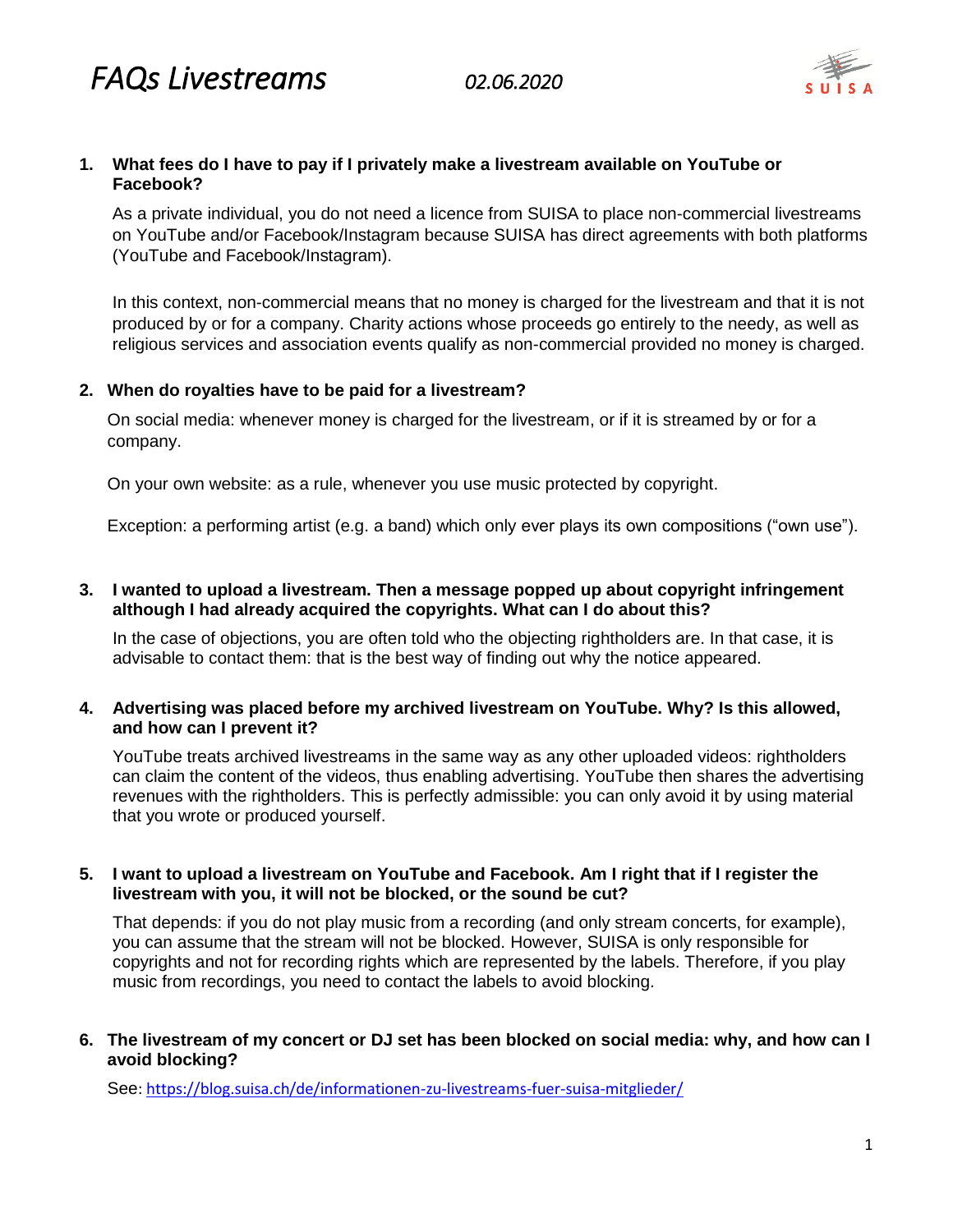

## **7. I would like to upload my livestream to Twitch. What should I be mindful of?**

SUISA is just about to conclude a contract with Twitch. As in the case of Facebook and YouTube, you do not need a licence from SUISA for any livestreams you make available for free on Twitch. For livestreams that are not free of charge for the user, or which you otherwise monetize, you need a licence in accordance with the livestream licensing terms and conditions [\(https://www.suisa.ch/de/kunden/online/video/livestreams.html\)](https://www.suisa.ch/de/kunden/online/video/livestreams.html)

In your planning, you should also consider that, in addition to the authors rights, you will need to obtain a licence for performance rights (in other words, the recording rights, also known as master rights). These must be obtained directly from the labels. As a rule, it is not advisable to use any "well-known" music in your game streams on Twitch because unlicensed streams can always be blocked.

#### **8. I heard that livestreams are not interrupted or blocked on Dailymotion, Twitch, and Vimeo. Is this true?**

That may well be the case for the time being because those platforms have less effective fingerprinting systems than YouTube or Facebook. But that will change soon.

Warning: streaming unlicensed music is not allowed on any of these platforms and may lead to the blocking of your account.

## **9. Our sports club plans to livestream an event with music on Facebook. What do we need to do?**

If your club is planning to stream commercially available recordings, you must expect the livestream to be blocked by the labels.

However, if the event is streamed free of charge, you may assume that the copyrights are covered by contractual agreements with Facebook.

## **10. We are a handball club and would like to livestream the final match of the season on YouTube and then archive it. Do we need a licence from SUISA to do so?**

No, only if you charge money for it. Otherwise, the rights are covered by the agreement between SUISA and YouTube.

## **11. I own a fitness studio and would like to offer my customers livestreaming in the future. Is there anything I should be mindful of? How can I register for this?**

If you are planning to stream commercially available recordings, you must expect the livestream to be blocked.

For the authors rights, a licence has to be obtained in accordance with the livestream licensing terms and conditions [\(https://www.suisa.ch/de/kunden/online/video/livestreams.html\)](https://www.suisa.ch/de/kunden/online/video/livestreams.html).